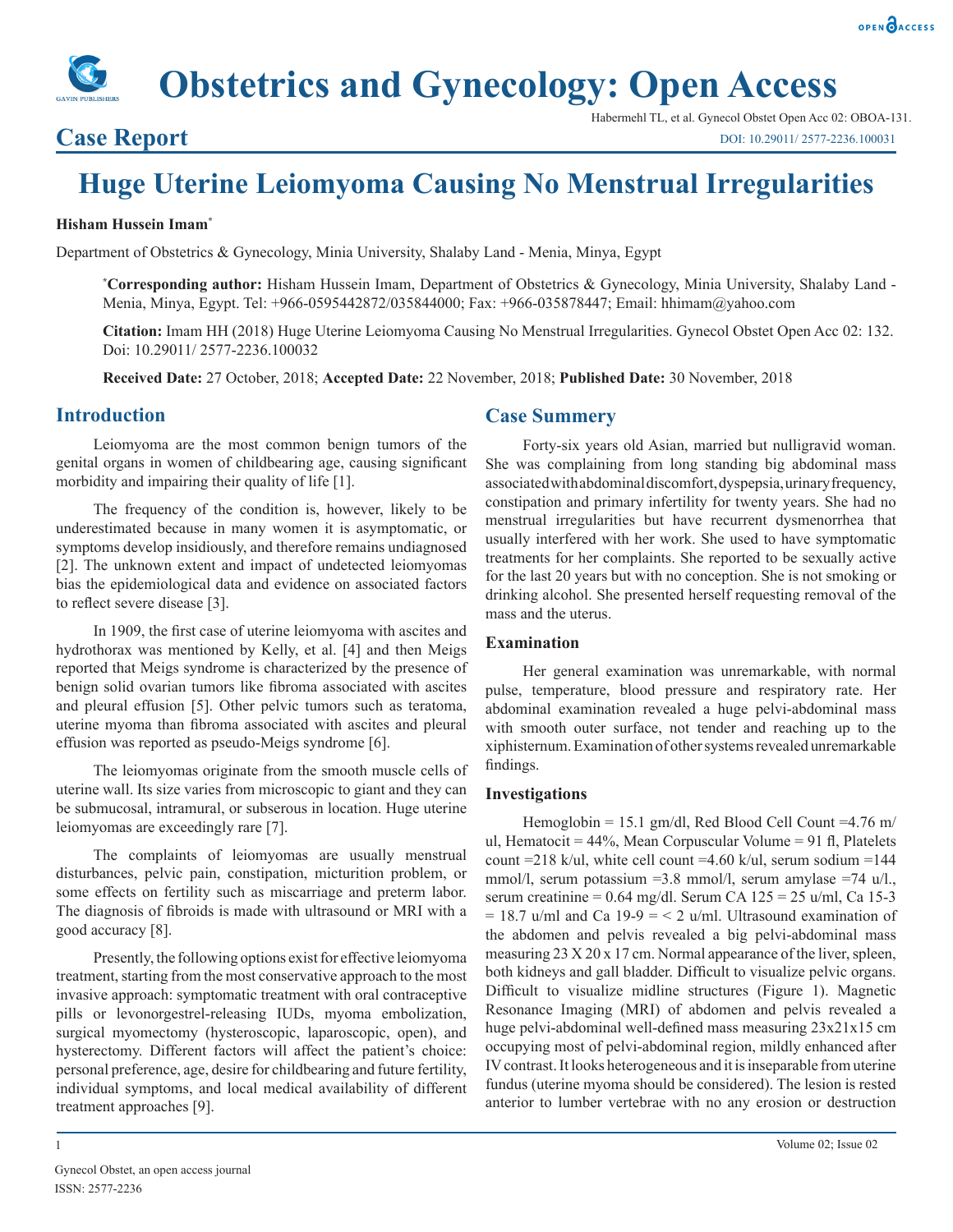and it do mass effect on the surrounding structures. Both ovaries are hardly seen from the mass. Otherwise, it is unremarkable study (Figures 2-4).







**Figure 2:** Magnetic Resonance Imaging (MRI) of abdomen and pelvis



**Figure 3:** Magnetic Resonance Imaging (MRI) of abdomen and pelvis.





#### **Operative remakes**

Under Spinal anesthesia and after abdominal preparation, the abdomen was opened by midline sub-umbilical incision which was extended later around and above the umbilicus by about 5 cm to allow delivery of the huge mass. The mass was surrounded by extensive adhesions to all the surrounding structures. Dissection of the mass from the surrounding structures was done cautiously and safely. The mass was found to be a huge myoma attached to the anterior aspect of the uterus (Figures 5,6). Removal of the mass together with total abdominal Hysterectomy was done. Two tube drains were inserted to drain the abdomen and pelvis postoperatively. The abdomen was closed in layers and subcuticular stitches for the skin. The specimen was sent to the laboratory for histopathological examination which revealed a benign finding. The postoperative period of the patient was uneventful and she was discharged on the third postoperative day in a good condition.



**Figure 5:** Removal of the mass together with total abdominal Hysterectomy.



Figure 6: Removal of the mass together with total abdominal Hysterectomy.

#### **Discussion**

Uterine leiomyoma (also called fibroid and myoma) are benign growths that represent the most common neoplasms of the uterus, affecting 20% to 30% of women between the ages of 30 and 50 years [10]. Leiomyomas are known to grow in response to both estrogen and progesterone stimulation, and their prevalence increases throughout the reproductive years and is markedly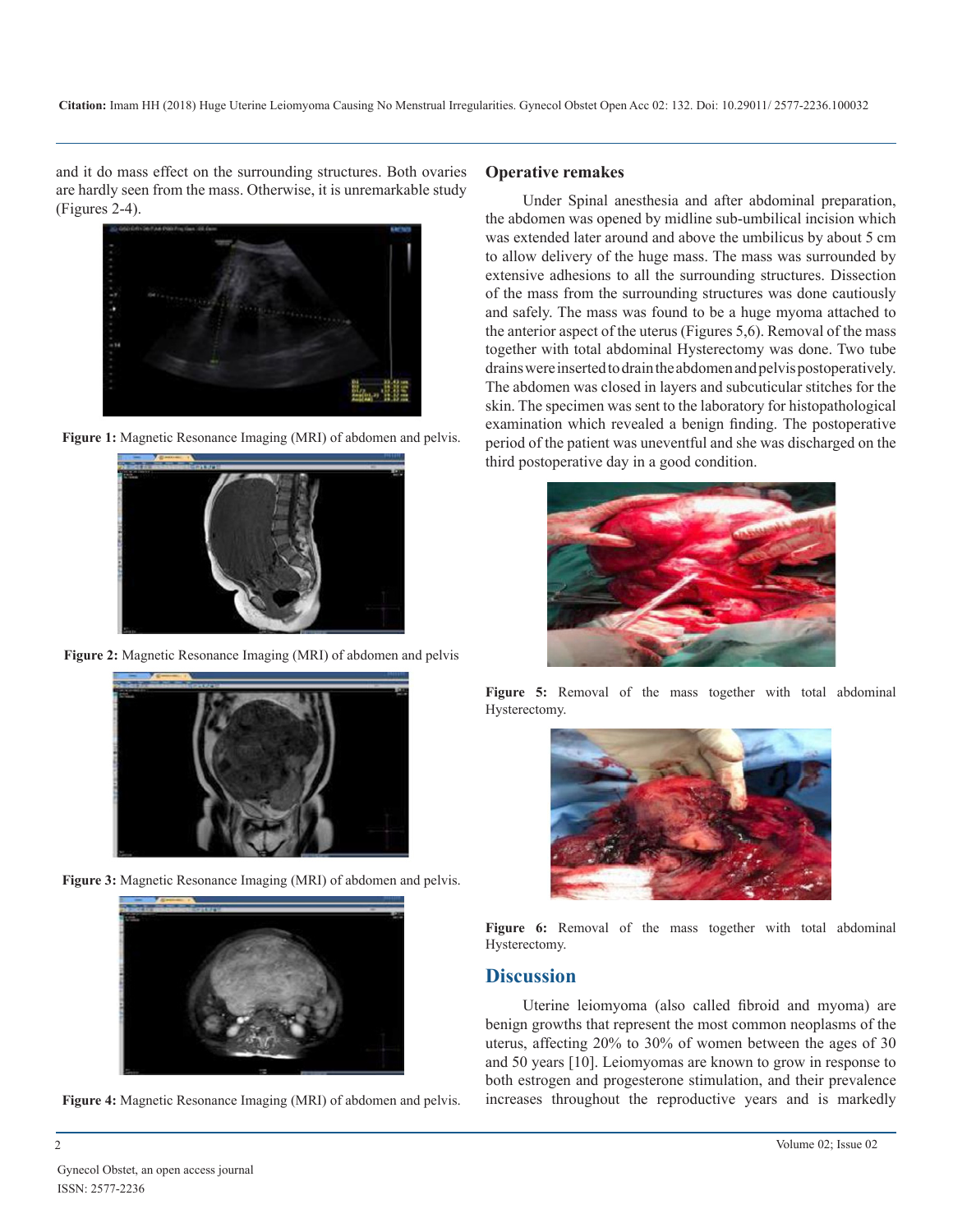reduced after menopause. Higher concentrations of estrogen and progesterone receptors, as well as aromatase, have been observed in leiomyomass compared to normal myometrial tissue. [11,12]. Early menarche, exposure to exogenous estrogen, obesity, and pregnancy usually influence myoma growth [10].

A genetic component of the pathogenesis of uterine leiomyomas has also been suggested. High-frequency mutations involving chromosomes 6, 7, 12, and 14 have been reported in uterine leiomyomas [13,14]. It is not known, however, how these mutations initiate the cascade of events that eventually leads to the formation of a leiomyomas. Some theorists suggest that intrinsic myometrial anomalies and endometrial injury play important roles. This is a plausible explanation of leiomyomas formation among menstruating women, but it falls short of explaining why some lesions appear sooner rather than later in adult life [15,16]. It is possible that these lesions are congenitally acquired and exist at early childhood only to develop as a result of sex steroid [stimulation after menarche \[17\]. Interestingly, a higher incidence](https://www.ncbi.nlm.nih.gov/pmc/articles/PMC4793163/)  of leiomyomas have been observed among African women, in whom uterine leiomyomas also tend to occur at a younger age, with [increased size, and are more frequently associated with symptoms](https://www.ncbi.nlm.nih.gov/pubmed/20414843)  [18,19]. There is evidence that the expression of abnormal genes [accounts for increased severity of symptoms related to uterine](https://www.ncbi.nlm.nih.gov/pubmed/16504803)  leiomyomas among African women when compared to white women [20].

The clinical presentation of symptomatic uterine leiomyomas may include irregular uterine bleeding, pelvic pain, and pressure symptoms, such as urinary frequency or urgency. Our patient presented with a pelvic mass without any abnormal uterine bleeding, which explains the normal hemoglobin level on admission. Physicians should be aware of pelvic tumors, such as müllerian adenocarcinomas and sarcoma botryoides, which present as pelvic masses [15].

[The initial step in evaluating a woman with a pelvic mass](https://www.ncbi.nlm.nih.gov/pubmed/26266066)  is pelvic examination. If leiomyomas is suspected, the initial diagnostic adjunct should be ultrasonography, owing to its [diagnostic accuracy, cost-effectiveness, and wide availability.](https://www.researchgate.net/publication/322692874_Modern_Myoma_Treatment_in_the_Last_20_Years_A_Review_of_the_Literature)  Magnetic Resonance Imaging (MRI) represents the gold standard for the evaluation of pelvic soft tissue tumors; however, the [technology is not widely available in low resource settings.](https://www.ncbi.nlm.nih.gov/pubmed/10716301)  Computed Tomography (CT) scanning is not recommended for the evaluation of uterine leiomyomas [21].

[The treatment algorithm for uterine leiomyomas depends on](https://www.ncbi.nlm.nih.gov/pubmed/7847524)  the patient's age, tumor size and symptomatology. Asymptomatic leiomyomas can be kept under observation, with regular evaluation [to eliminate the possibility of malignant transformation \[22\]. There](https://www.ncbi.nlm.nih.gov/pubmed/7775635)  are no treatment guidelines for symptomatic leiomyomas. Surgical treatments such as myomectomy, myolysis, and hysterectomy [can be employed when appropriate. Myomectomy is a common](https://www.ncbi.nlm.nih.gov/pubmed/11212080) 

procedure performed for young women with symptomatic leiomyomas; it preserves fertility, does not interfere with the hormonal milieu of the developing adolescent, and is associated with a low recurrence rate [16]. Myomectomy can be performed by laparotomy, laparoscopy, or hysteroscopy, depending on the number, size, and location of the leiomyomas. Hysterectomy is often performed for women with symptomatic leiomyomas who do not desire to retain fertility [22].

Medical management is only used for short-term therapy or as a preparation for surgery because of the significant risks associated with long-term treatment. Gonadotropin-Releasing Hormone (GnRH) agonists, Selective Oestrogen Receptor Modulators (SORMs), antiprogestins (RU486), and aromatase inhibitors have all been utilized with variable degrees of success [23].

#### **References**

- 1. [Sparic R, Mirkovic L, Malvasi A, Tinelli A \(2016\) Epidemiology of uter](https://www.ncbi.nlm.nih.gov/pmc/articles/PMC4793163/)ine myomas: a review. International Journal of Fertility & Sterility 9: [424-435.](https://www.ncbi.nlm.nih.gov/pmc/articles/PMC4793163/)
- 2. [Laughlin SK, Schroeder JC, Baird DD \(2010\) New directions in the](https://www.ncbi.nlm.nih.gov/pubmed/20414843)  epidemiology of uterine fibroids. Semin Reprod Med 28: 204-217.
- 3. [Payson M, Leppert P, Segars J \(2006\) Epidemiology of myomas. Ob](https://www.ncbi.nlm.nih.gov/pubmed/16504803)stet Gynecol Clin North Am 33:1-11.
- 4. [Williamson JG, Patel D, Menzies DN \(1972\) Leiomyomata of the](https://www.ncbi.nlm.nih.gov/pubmed/5016326)  [uterus associated with ascites and hydrothorax. J Obstet Gynaecol Br](https://www.ncbi.nlm.nih.gov/pubmed/5016326)  [Commonw 79: 273-280](https://www.ncbi.nlm.nih.gov/pubmed/5016326).
- 5. [Meigs JV \(1954\) Fibroma of the ovary with ascites and hydrothorax;](https://www.ncbi.nlm.nih.gov/pubmed/13148256)  [Meigs' syndrome. Am J Obstet Gynecol 67: 962-985](https://www.ncbi.nlm.nih.gov/pubmed/13148256).
- 6. [Meigs JV \(1954\) Pelvic tumors other than fibromas of the ovary with](https://journals.lww.com/greenjournal/Citation/1954/05000/Pelvic_Tumors_other_than_Fibromas_of_the_Ovary.2.aspx)  [ascites and hydrothorax. Obstet Gynecol 3: 471-486](https://journals.lww.com/greenjournal/Citation/1954/05000/Pelvic_Tumors_other_than_Fibromas_of_the_Ovary.2.aspx).
- 7. [Aydin C, Eriş S, Yalçin Y, Selim HS \(2013\) A giant cystic leiomyoma](https://www.ncbi.nlm.nih.gov/pmc/articles/PMC3825977/)  [mimicking an ovarian malignancy. International Journal of Surgery](https://www.ncbi.nlm.nih.gov/pmc/articles/PMC3825977/)  [Case Reports 4: 1010-1012.](https://www.ncbi.nlm.nih.gov/pmc/articles/PMC3825977/)
- 8. [Karaman E, Çim N, Bulut G, Elçi G, Tekin M, et al. \(2015\) A Case of](https://www.ncbi.nlm.nih.gov/pubmed/26266066) Giant Uterine Lipoleiomyoma Simulating Malignancy. Case Reports in [Obstetrics and Gynecology 1-4](https://www.ncbi.nlm.nih.gov/pubmed/26266066).
- 9. [El-Balat A, DeWilde RL, Schmeil I, Rad MT, Bogdanyova S, et al.](https://www.researchgate.net/publication/322692874_Modern_Myoma_Treatment_in_the_Last_20_Years_A_Review_of_the_Literature) (2018) Modern Myoma Treatment in the Last 20 Years: A Review of [the Literature. Biomed Research International 4:1-6.](https://www.researchgate.net/publication/322692874_Modern_Myoma_Treatment_in_the_Last_20_Years_A_Review_of_the_Literature)
- 10. [Borgfeldt C, Andolf E \(2000\) Transvaginal ultrasonographic findings](https://www.ncbi.nlm.nih.gov/pubmed/10716301)  in the uterus and the endometrium: low prevalence of leiomyoma in [a random sample of women age 25-40 years. Acta Obstet Gynecol](https://www.ncbi.nlm.nih.gov/pubmed/10716301)  [Scand 79: 202-207](https://www.ncbi.nlm.nih.gov/pubmed/10716301).
- 11. [Rein MS, Barbieri RL, Friedman AJ \(1995\) Progesterone: a critical role](https://www.ncbi.nlm.nih.gov/pubmed/7847524)  in the pathogenesis of uterine myomas. Am J Obstet Gynecol 172: [14-18](https://www.ncbi.nlm.nih.gov/pubmed/7847524).
- 12. [Brandon DD, Erickson TE, Keenan EJ, Strawn EY, Novy MJ, et al.](https://www.ncbi.nlm.nih.gov/pubmed/7775635) (1995) Estrogen receptor gene expression in human uterine leiomyo[mas. J Clin Endocrinol Metab 80: 1876-1881](https://www.ncbi.nlm.nih.gov/pubmed/7775635).
- 13. [Ligon AH, Morton CC \(2001\) Leiomyomata: heritability and cytoge](https://www.ncbi.nlm.nih.gov/pubmed/11212080)netic studies. Hum Reprod Update 7: 8-14.